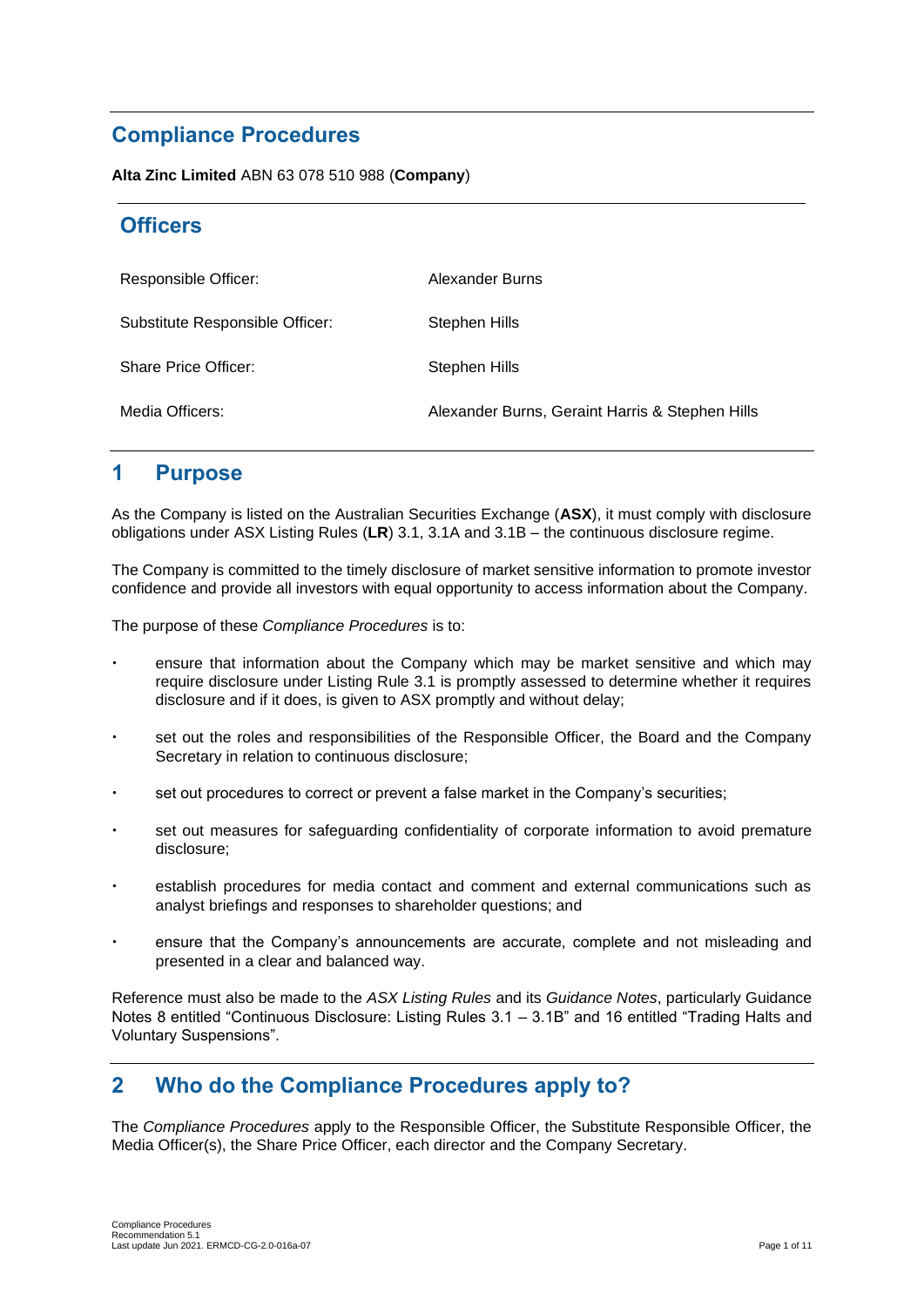Each person to whom these *Compliance Procedures* apply will be given a copy of the *Compliance Procedures*, and informed and trained about the content of the *Compliance Procedures* from time to time (as considered necessary).

# **3 Overview of continuous disclosure**

## **3.1 Listing Rules 3.1, 3.1A and 3.1B**

The key disclosure requirement set out in Listing Rule 3.1 is that:

"*Once an entity is or becomes aware of any information concerning it that a reasonable person would expect to have a material effect on the price or value of the entity's securities, the entity must immediately tell ASX that information*."

A reasonable person would be taken to expect information to have a material effect on the price or value of securities if the information would be likely to influence persons who commonly invest in securities in deciding whether to acquire or dispose of those securities. Information concerning the Company that a reasonable person would expect to have a material effect on the price or value of the Company's securities is referred to in these *Compliance Procedures* as **market sensitive information**.

Examples of the types of information that could be market sensitive information and that you would need to bring to the attention of the Responsible Officer include (but is not limited to) the following:

- (a) the financial performance of the Company;
- (b) entry into or termination of a material contract, such as a major supply contract or a joint venture;
- (c) a transaction that will lead to a significant change in the nature or scale of the Company's activities;
- (d) a material mineral or hydrocarbon discovery;
- (e) a material acquisition or disposal;
- (f) the granting or withdrawal of a material licence;
- (g) becoming a plaintiff or defendant in a material law suit;
- (h) a material claim against the Company or other unexpected liability, for example the threat of material litigation against the Company, or tax or environmental enquiries, investigations or disputes;
- (i) the appointment of a liquidator, administrator or receiver;
- (j) the commission of an event of default under, or other event entitling a financier to terminate, a material financing facility;
- (k) under subscriptions or over subscriptions to an issue of securities;
- (l) giving or receiving a notice of intention to make a takeover;
- (m) a change in dividend policy;
- (n) any rating applied by a rating agency to the Company or its securities and any change to such a rating;
- (o) any actual or proposed change to the Company's capital structure for example, a share issue;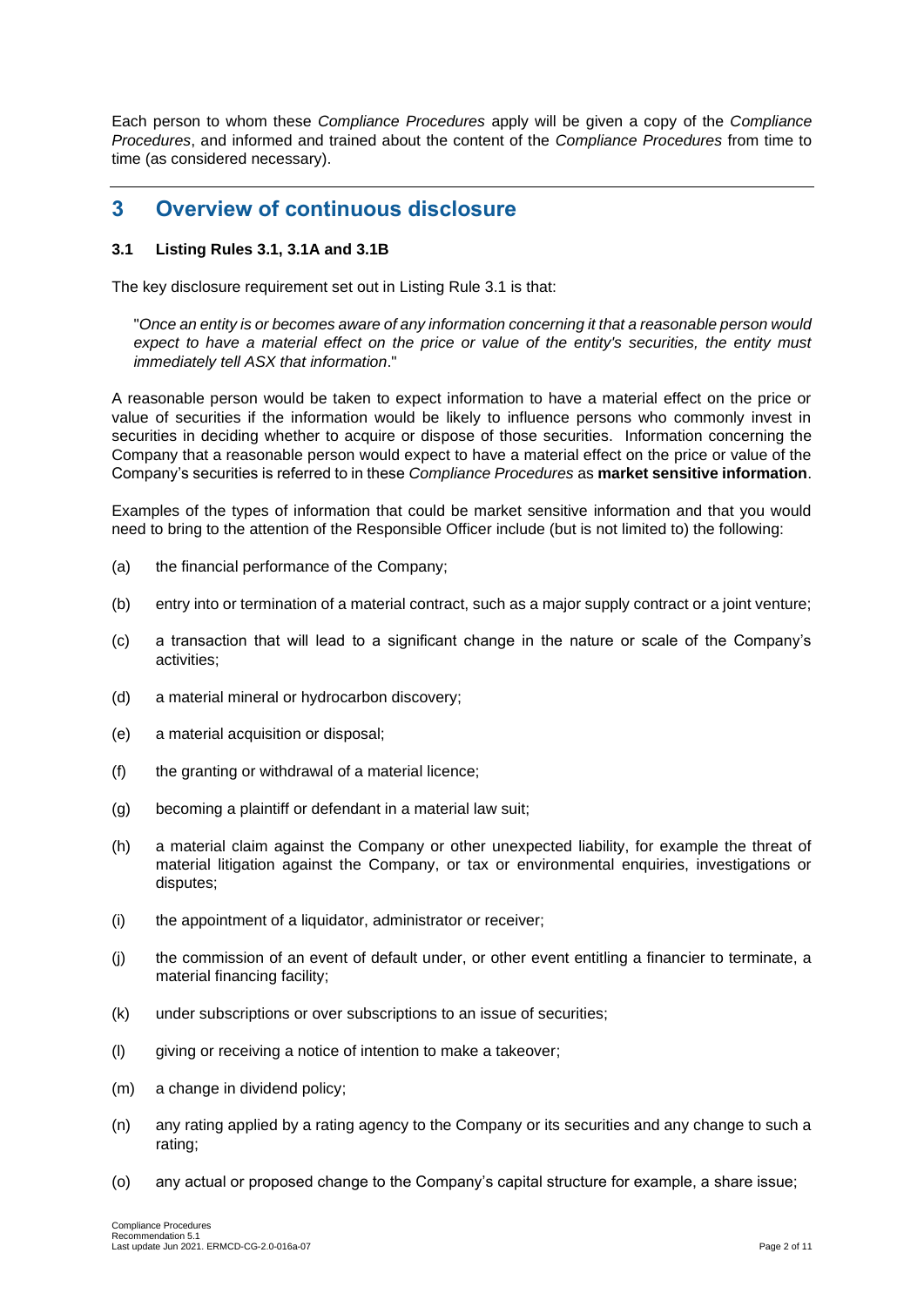- (p) commencement of drilling and preparation of resource statements;
- (q) the retirement or resignation of key personnel; and
- (r) liquidity and cash flow information.

This list is not exhaustive and there are many other examples of information that could potentially be market sensitive information. For these purposes, "information" extends beyond matters of fact and includes matters of opinion and intention. It is not limited to information that is generated by, or sourced from within, the Company. Nor is it limited to information that is financial in character or that is measurable in financial terms.

Listing Rule 3.1 does not apply to particular information if each of the following requirements set out in Listing Rule 3.1A is satisfied in relation to the information:

- (a) One or more of the following 5 situations applies:
	- It would be a breach of a law to disclose the information;
	- The information concerns an incomplete proposal or negotiation;
	- The information comprises matters of supposition or is insufficiently definite to warrant disclosure;
	- The information is generated for the internal management purposes of the entity; or
	- − The information is a trade secret; **and**
- (b) The information is confidential and ASX has not formed the view that the information has ceased to be confidential; **and**
- (c) A reasonable person would not expect the information to be disclosed.

If ASX considers that there is or is likely to be a false market in an entity's securities and asks the entity to give it information to correct or prevent a false market, the entity must immediately give ASX that information: Listing Rule 3.1B.

ASX Guidance Note 8 states that compliance with Listing Rule 3.1 is critical to the integrity and efficiency of the ASX market and other markets that trade in ASX quoted securities or derivatives of those securities. Reflecting this, Parliament has given the rule statutory force in section 674 of the *Corporations Act*. A listed company which breaches Listing Rule 3.1 may also breach section 674 and this can attract serious legal consequences for the company and its officers.

### **3.2 Interaction with other disclosure obligations**

The Company's continuous disclosure obligations are separate to, but operate together with, its obligations to notify ASX of:

 $\cdot$  the specific matters referred to in Listing Rules 3.4 to 3.21<sup>1</sup>; and

<sup>1</sup> This includes notifications of specific information about takeover bids, buy-backs; changes in capital; the release of restricted securities and securities subject to voluntary escrow; changes in the exercise price of, or the entry of underwriting agreements for, the exercise of options; auctions of forfeited shares by NL companies; security holder meetings; changes to the entity's registered and principal administrative officers; changes to the location or the closing of any register of securities; changes in chairperson, directors, chief executive officer, company secretary or auditor; the material terms of employment service or consultancy agreements entered into with the CEO or a director of an entity or their related parties; documents sent to security holders; substantial holdings; requisitions received from security holders; financial documents given to overseas exchanges; in the case of an entity that is not established in Australia, changes to the law of its home jurisdiction that materially affect the rights or obligations of security holders; ownership limits; directors' interests; record dates; and dividends and distributions.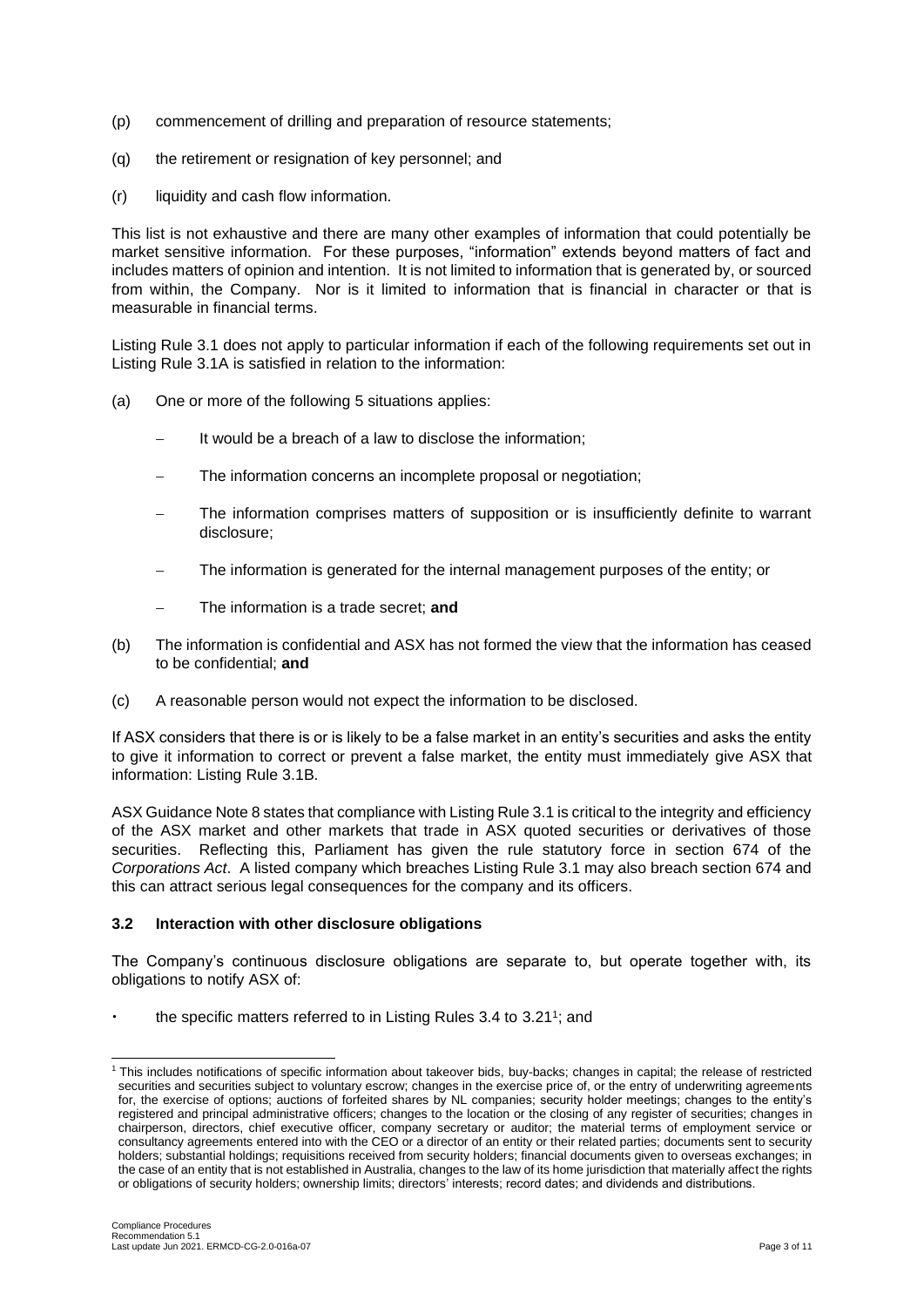a significant change to the nature or scale of its activities under Listing Rule 11.1.

If the Company notifies ASX of information under any of these rules, it will also satisfy the obligation to notify ASX of that information under Listing Rule 3.1 provided, in each case, the notification is given within the timeframe required under Listing Rule 3.1.

The continuous disclosure obligations in Listing Rule 3.1 also operate in parallel with:

- the periodic disclosure obligations in chapters 4 and 5 of the Listing Rules;
- the half-yearly and annual financial reporting requirements in the Corporations Act; and
- the disclosure obligations in relation to a prospectus, PDS, cleansing notice, bidder's statement, target's statement and scheme document under the *Corporations Act*,

(together, **periodic disclosure documents**). The Responsible Officer must be familiar with these additional disclosure obligations. Once these periodic disclosure documents have been released to the market, the information in them is regarded by ASX as "generally available" and therefore not something that requires a separate disclosure under Listing Rule 3.1.

All other things being equal, a listed entity is not expected to release the information in a periodic disclosure document ahead of the scheduled release date for the that document. Sometimes, however, in the course of preparing a periodic disclosure document, market sensitive information may become apparent that ought to be disclosed immediately under Listing Rule 3.1. Two areas where this issue commonly arises are "earnings surprises" and material post-balance date events.

If in the course of preparing a periodic disclosure document it becomes apparent to a listed entity that its reported earnings will differ materially from market expectations to an extent which is market sensitive, the entity must disclose the information to ASX immediately under Listing Rule 3.1. It cannot wait until the periodic disclosure document is released. The same is true for information about a market sensitive post-balance date event.

The Company should include commentary on its financial results to enhance the clarity and balance of reporting. This commentary should include information needed by an investor to make an informed assessment of the Company's activities and results.

Listing Rule 4.10.17 requires a company's annual report to include a review of operations and activities. Although not specifying the contents of that report, the rule endorses the Group of 100 publication, *Guide to Review of Operations and Financial Condition*, which is reproduced in ASX Guidance Note 10 – Review of Operations and Activities.

## **4 Responsibilities**

### **4.1 Responsible Officer**

The Responsible Officer is primarily responsible for ensuring that the Company complies with its disclosure obligations. The responsibilities of the Responsible Officer include:

- (a) subject to paragraph (b) below, assessing and deciding what information will be disclosed. In carrying out this responsibility, the Responsible Officer is entitled, where appropriate, to consult with other senior executives, the Board and any other relevant party (for example, external advisers);
- (b) ensuring that all Significant Company Announcements (defined below) are submitted to the full Board for approval, or if time does not permit the convening of the full Board, to the Chair and Managing Director for their joint approval;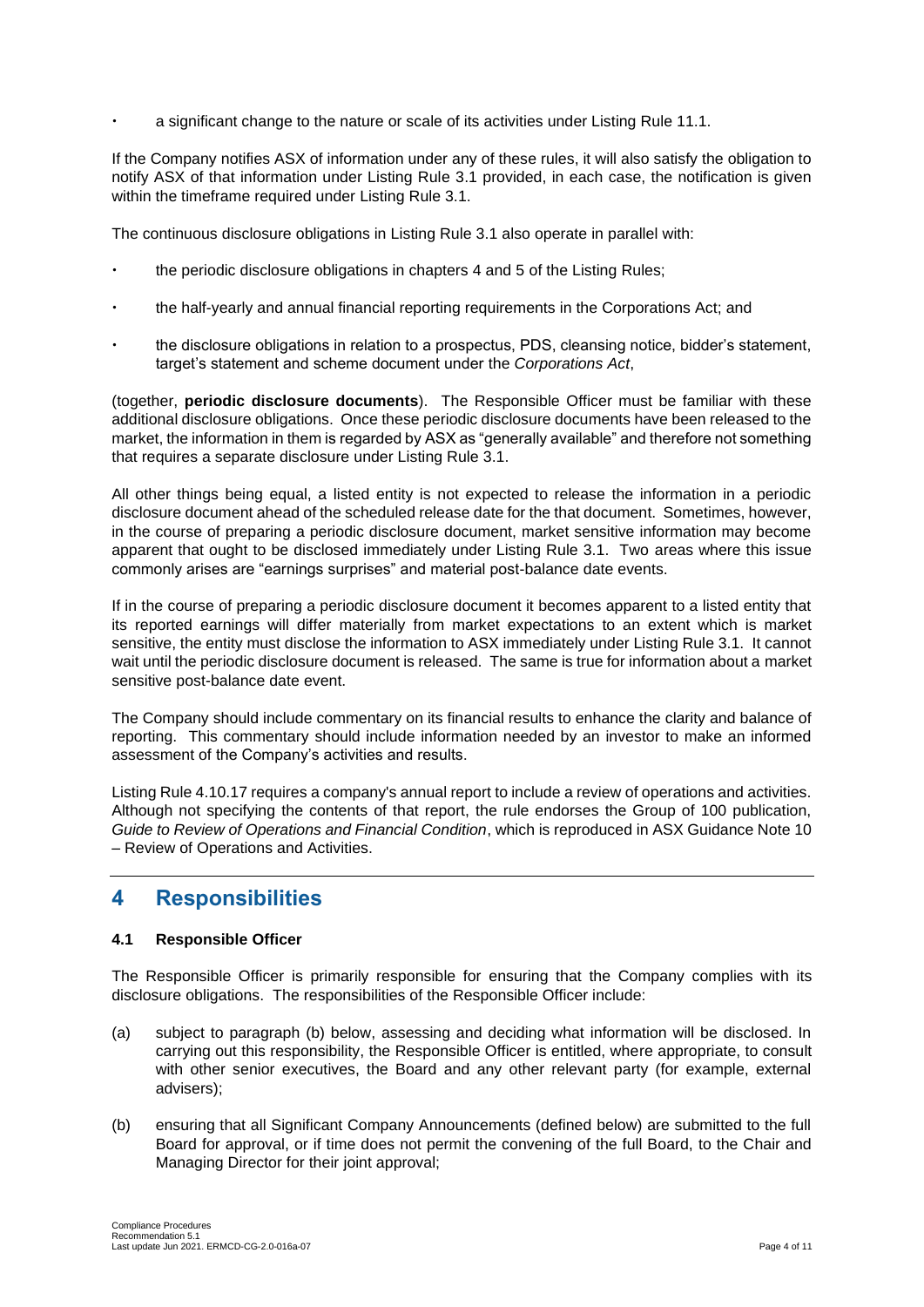- (c) the vetting and authorisation of all Company announcements;
- (d) reviewing, overseeing and coordinating information provided to ASX, analysts, brokers, shareholders, the media and the public;
- (e) remaining up to date with the *Corporations Act* and *Listing Rule* requirements in relation to continuous disclosure, including ASX Listing Rules Guidance Note 8;
- (f) educating directors, officers, employees and contractors about continuous disclosure and confidentiality and ensuring the *Policy on Continuous Disclosure* is distributed to all directors, officers, employees and contractors;
- (g) identifying any potentially market sensitive information by reviewing the Company's operating report, financial report and Board minutes on a monthly basis;
- (h) providing information to the Company Secretary to enable the Company Secretary to maintain a record of disclosure decision making (see section 3.3 below);
- (i) ensuring compliance with these *Compliance Procedures*; and
- (j) the control and overall conduct of these *Compliance Procedures*.

As noted above, the Responsible Officer must ensure that all Significant Company Announcements are submitted to the full Board for approval, or if time does not permit the convening of the full Board, to the Chair and Managing Director for their joint approval. **Significant Company Announcements** are announcements that address matters of particular significance affecting the Company which would include:

- (a) final results;
- (b) interim results;
- (c) market updates;
- (d) earnings guidance;
- (e) equity capital raisings;
- (f) control transactions (as acquirer or target) (eg. takeovers, schemes of arrangement);
- (g) corporate actions (eg. buy backs, capital reductions, demergers, restructures);
- (h) related party transactions requiring shareholder approval;
- (i) other matters or transactions requiring shareholder approval; and
- (j) matters where the Board is making a recommendation to the Company's shareholders.

Before submitting a Significant Company Announcement to the full Board for approval (or to the Chair and Managing Director if time does not permit the convening of the full Board) the Responsible Officer should consider if the announcement should be submitted to the Company's lawyers for legal sign-off, particularly if the announcement contains references to legal terms or statements as to legal matters.

The Responsible Officer is entitled to request and receive any information, reports, resources and accounting records which are relevant for the purposes of fulfilling their responsibilities.

The Responsible Officer is entitled also to have access to and consult with the Company's external auditor, legal adviser or any other professional adviser in order to fulfil his or her responsibilities.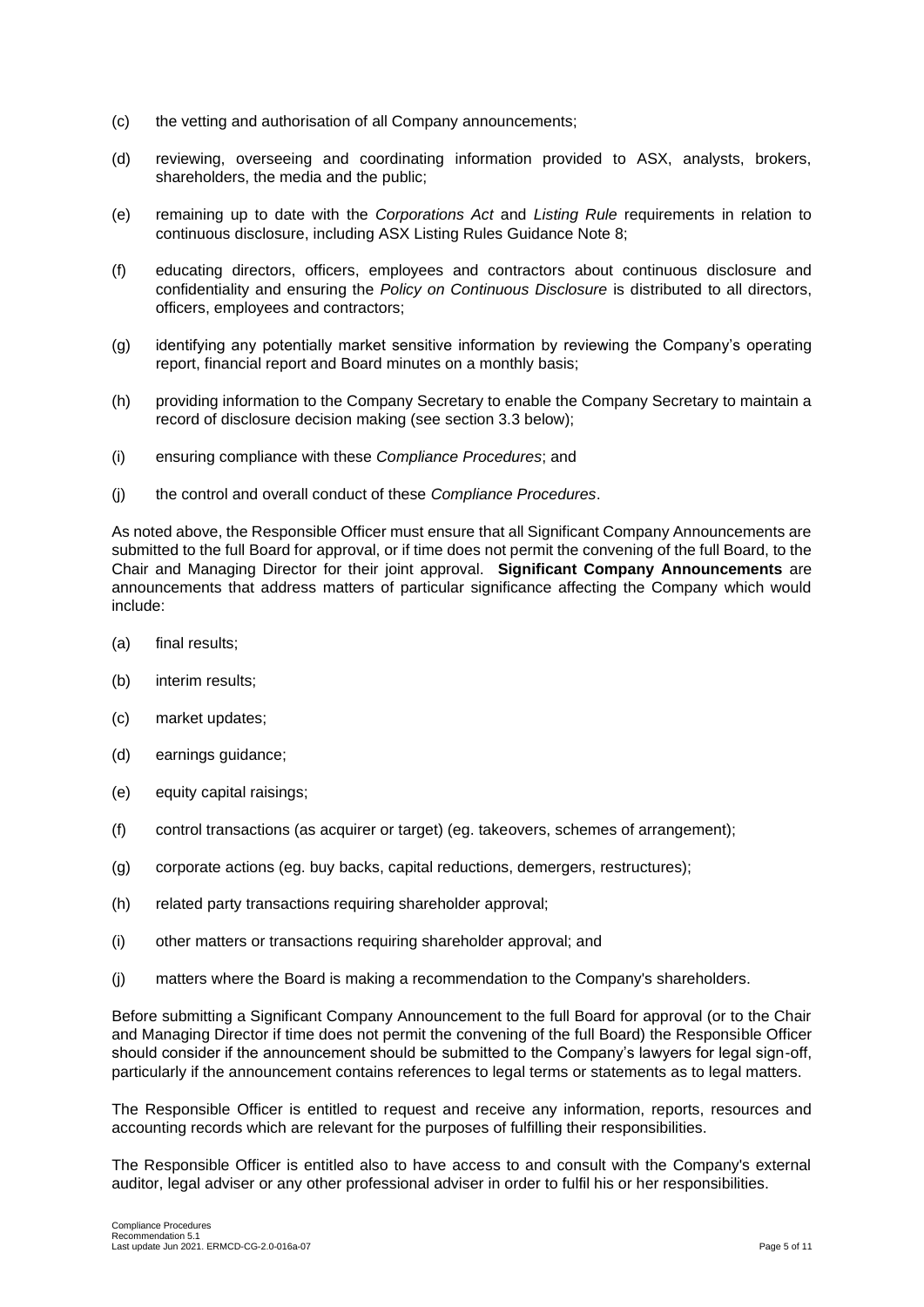The Responsible Officer may delegate aspects of administering these *Compliance Procedures* to other Company directors, officers or employees.

#### **4.2 Board**

The responsibilities of the Board under these *Compliance Procedures* include:

- (a) approving these *Compliance Procedures* and any changes to the *Compliance Procedures*;
- (b) addressing continuous disclosure as a standing agenda item for each Board meeting. At each Board meeting, the Board should:
	- (i) note all announcements made to ASX since the last Board meeting and decide whether any additional information concerning those announcements needs be disclosed to ASX; and
	- (ii) consider if any other information requires disclosure to the market or should be flagged for potential disclosure;
- (c) approving all Significant Company Announcements or, if time does not permit the convening of the full Board, the Chair and Managing Director may jointly approve a Significant Company Announcement; and
- (d) appointing the person (or persons) under ASX Listing Rule 12.6 to be responsible for communications with ASX in relation to ASX Listing Rule matters and ensuring that the person:
	- (i) has the organisational knowledge to have meaningful discussions on disclosure matters;
	- (ii) can request a trading halt and issue an announcement to the market, if that is what is required;
	- (iii) (or at least one of the persons) is readily contactable by ASX by telephone and available to discuss any pressing disclosure issues that may arise during normal market hours and for at least one hour either side thereof (ie. from 9am to 5pm Sydney time) on each day that ASX is trading.

### **4.3 Company Secretary**

The responsibilities of the Company Secretary under these *Compliance Procedures* include:

- (a) co-ordinating all communication with ASX;
- (b) releasing announcements electronically to ASX in accordance with the directions of the Responsible Officer;
- (c) circulating to the Responsible Officer and each member of the Board a copy of all announcements released to ASX;
- (d) promptly posting a copy of each announcement released to ASX on the Company's website after confirmation of receipt has been received from ASX;
- (e) establishing and maintaining a record of all information disclosed to ASX, and if a decision is made not to disclose information to ASX keeping a record of that information together with the reasons for that decision; and
- (f) keeping and maintaining on behalf of the Responsible Officer a file of all announcements given to ASX and an up-to-date copy of: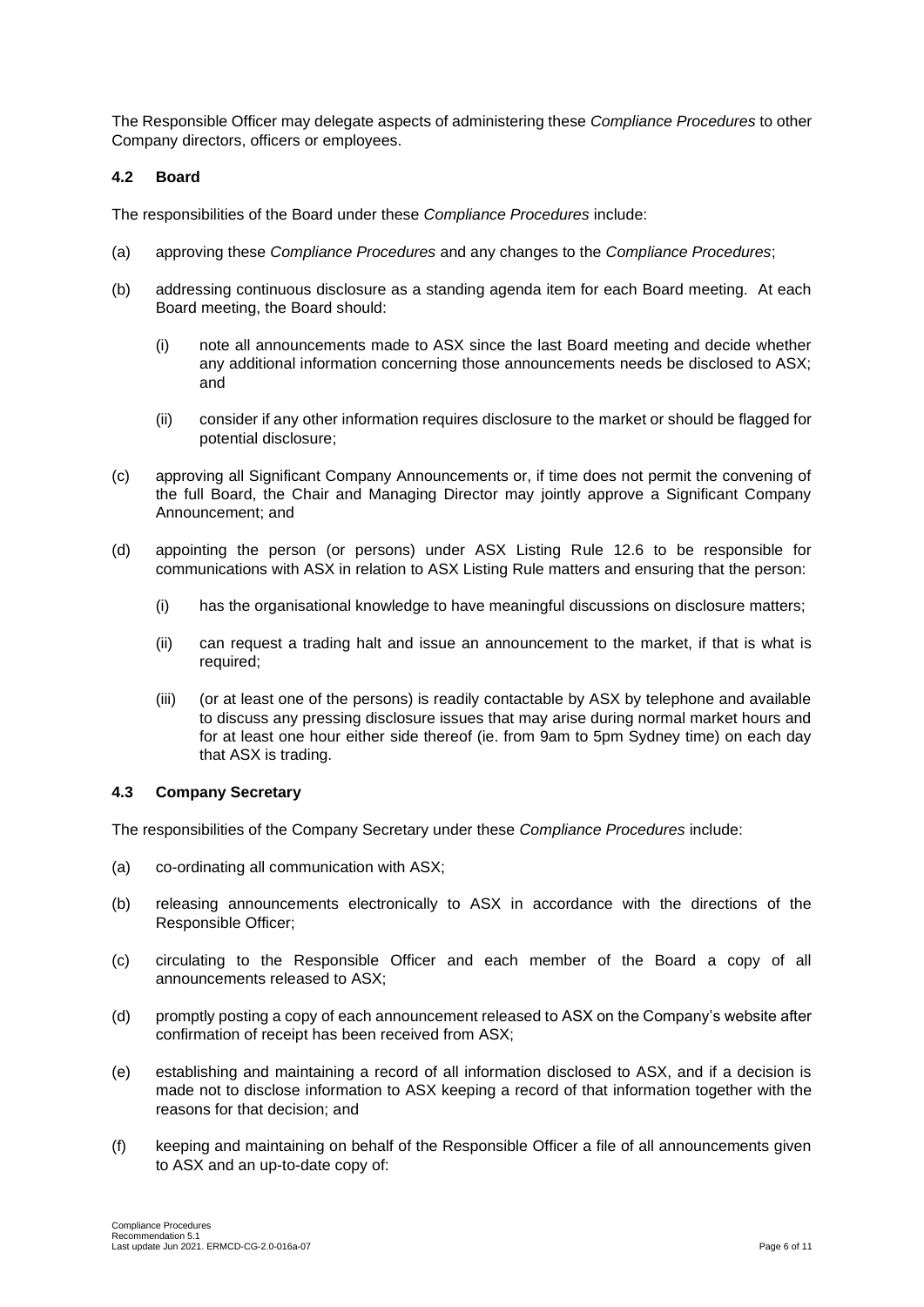- (i) Listing Rules 3.1, 3.1A and 3.1B and ASX Guidance Note 8 entitled "Continuous Disclosure: Listing Rules 3.1 – 3.1B"; and
- (ii) Listing Rule 17.1 and ASX Guidance Note 16 entitled "Trading Halts and Voluntary Suspensions".

## **5 Correcting or preventing a false market**

#### **5.1 What is a "false market"?**

The term **false market** refers to a situation where there is material misinformation or materially incomplete information in the market which is compromising proper price discovery. This may arise, for example, where:

- a listed entity has made a false or misleading announcement;
- there is other false or misleading information, including a false rumour, circulating in the market;  $\alpha$ r
- a segment of the market is trading on the basis of market sensitive information that is not available to the market as a whole.

#### **5.2 Procedures to correct or prevent a false market**

The Company has in place the following procedures to seek to correct or prevent a false market in its securities:

- (a) The Company will monitor changes in the market price or traded volumes of the Company's securities to identify any unusual fluctuations which may signal a false market. The Responsible Officer will appoint a Share Price Officer to be responsible for monitoring these changes. The Share Price Officer must immediately notify the Responsible Officer of any unusual fluctuation in the market price or traded volumes of the Company's securities.
- (b) If there is a leak or inadvertent disclosure of market sensitive information, the Company must immediately give the information to ASX under Listing Rule 3.1 in a form suitable for release to the market. The Responsible Officer must also contemporaneously with or as soon as possible after such announcement, notify the Board of the announcement and the leak or inadvertent disclosure. Even if leaked or inadvertently disclosed information is not considered to be market sensitive information, to give investors equal access to the information, the information should be posted on the Company's website.
- (c) If the Responsible Officer becomes aware of a media or analyst report or market rumour about the Company circulating in the market that could lead to a false market in the Company's securities, the Responsible Officer will contact the Company's ASX listings adviser to discuss the situation.
- (d) The Company's policy is not to comment on speculation in media or analysts' reports or market rumours about it circulating the market. However, where a media or analyst report or market rumour appears to contain or to be based on credible market sensitive information (whether that information is accurate or not) and:
	- (i) there is a material change in the market price or traded volume of the Company's securities which appears to be referrable to the report/rumour (in the sense that it is not readily explicable by any other event or circumstance); or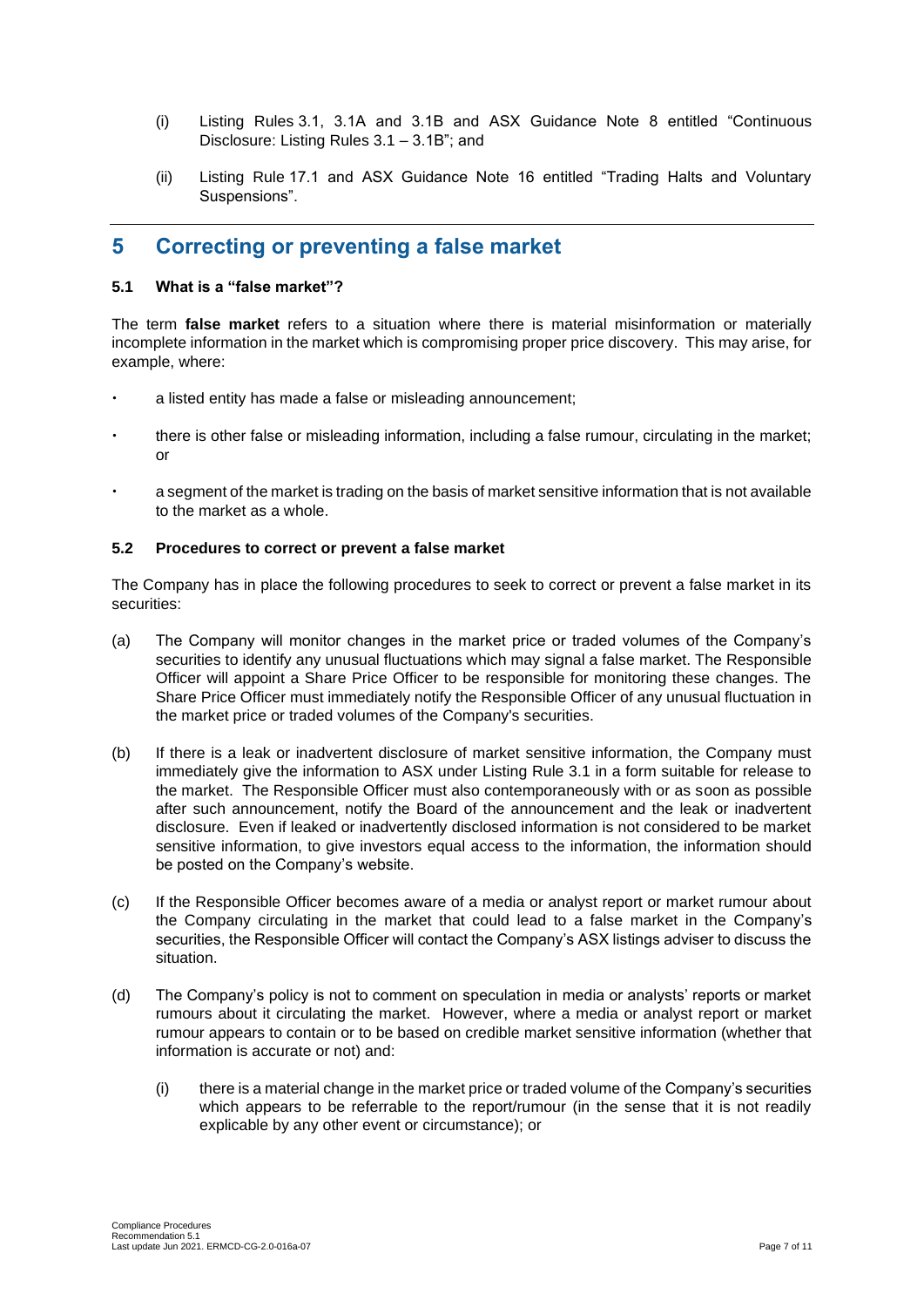(ii) if the market is not trading at the time but the report/rumour is of a character that when the market does start trading, it is likely to have a material effect on the market price or traded volume of the Company's securities,

the Responsible Officer will consider if an announcement is required. If ASX requires the Company to give it information to correct or prevent a false market under Listing Rule 3.1B, the Responsible Officer must respond to such request immediately. If an announcement is required, and the Company needs time to prepare the announcement the Responsible Officer should request a trading halt.

# **6 Trading halts**

If the market is or will be trading at any time after the Company first becomes obliged to give market sensitive information to ASX under Listing Rule 3.1 and before it can give ASX an announcement with that information for release to the market, the Responsible Officer needs to consider carefully whether it is appropriate to request a trading halt.

Before any request for a trading halt is made, the Responsible Officer must first make an assessment as to whether the particular information is market sensitive information and therefore needs to be disclosed under Listing Rule 3.1. If the Company is unsure about whether it should be requesting a trading halt (or voluntary suspension) to cover the period required to prepare an announcement, the Responsible Officer should contact the Company's listing adviser at ASX to discuss the situation.

Only the Responsible Officer may request, or authorise another person to request, a trading halt. ASX Guidance Note 16 entitled Trading Halts and Voluntary Suspensions contains guidance on how to apply for a trading halt.

If the Company decides not to request a trading halt (or voluntary suspension) to prevent the market trading ahead of an announcement, the Responsible Officer should monitor the market price of the Company's securities; major national and local newspapers; if it has access to them, major news wire services such as Reuters and Bloomberg; any investor blogs, chat-sites or other social media it is aware of that regularly posts comments about the Company; and enquiries from analysts or journalists, for signs that the information to be covered in the announcement may have leaked and, if it detects any such signs, the Responsible Officer should contact ASX immediately to discuss whether it is appropriate to request a trading halt.

# **7 Safeguarding confidentiality of corporate information to avoid premature disclosure**

The continuous disclosure regime is intended to strike an appropriate balance between the interests of the market in receiving information that will affect the price or value of, or which is needed to correct or prevent a false market in a listed entity's securities at the earliest reasonable time, and the interests of the entity in not having to disclose information prematurely or where it would clearly be inappropriate to do so.

The Responsible Officer is responsible for educating directors, officers, employees and contractors about continuous disclosure and confidentiality, and ensuring that the *Policy on Continuous Disclosure* is distributed to all directors, officers, employees and contractors.

The Responsible Officer must make sure that all third parties involved in a market sensitive transaction or otherwise in receipt of any confidential information about the Company or its related companies are bound by obligations of confidentiality pursuant to a non-disclosure or confidentiality agreement or otherwise before any confidential information is provided to them. Such third parties may include advisers (such as investment banks, lawyers, accountants, tax advisers, specialist valuers, financial communications consultants) or other services providers (such as credit rating agencies, trading banks, stockbrokers, registries and printers). The Responsible Officer should confirm that third parties have in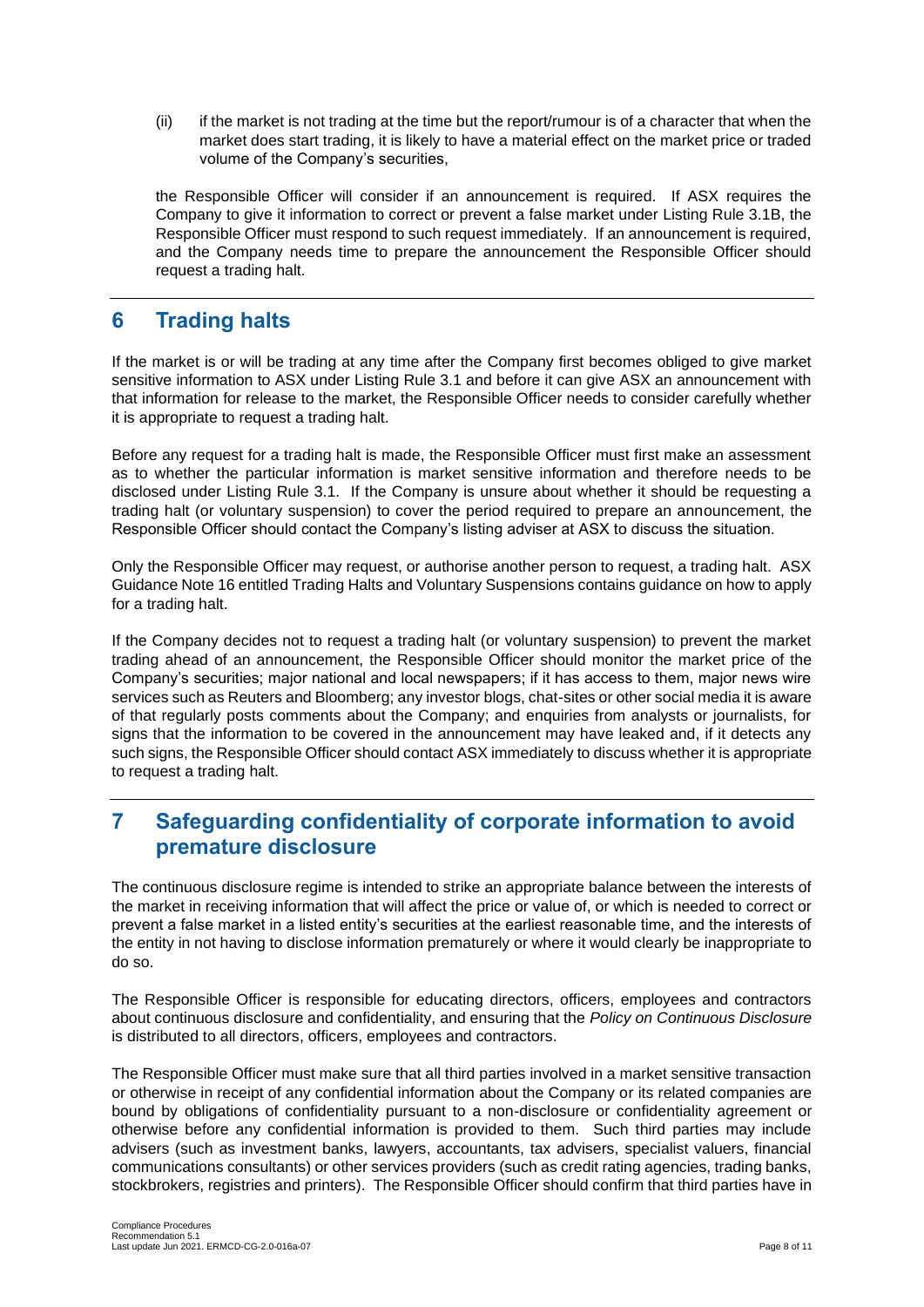place policies and practices relating to the handling and control of confidential market sensitive information that satisfy the terms of the non-disclosure or confidentiality agreement.

When the Company is involved in a market sensitive transaction or other event that may constitute market sensitive information, the Responsible Officer must remind all directors, officers, employees and contractors who are aware of the market sensitive transaction or other event of their confidentiality and other obligations as outlined in the Company's *Policy on Continuous Disclosure*. Further, the Company will limit the number of people within the Company with access to market sensitive information to the minimum number possible in the circumstances and maintain a register of both internal and external people who are insiders on market sensitive transactions. The Company will also implement such physical document management and information barriers and information technology controls as are considered necessary in the circumstances of the market sensitive transaction or other event that may constitute market sensitive information.

Where the Company's banks or advisers intend to seek direct market feedback from potential or existing investors about a market sensitive transaction on behalf of the Company, the Company should seek to have a good understanding of the process that their banks or advisers intend to undertake so that formal procedures can be put in place to ensure that there is no breach of continuous disclosure or insider trading laws.

Where the Company is relying on Listing Rule 3.1A to not disclose information about a market sensitive transaction it is negotiating, the Responsible Officer should monitor the market price of the Company's securities and of the securities of any other listed entity involved in the transaction; major national and local newspapers; if the Company or the Company's advisers have access to them, major news wire services such as Reuters and Bloomberg; any investor blogs, chat-sites or other social media the Company is aware of that regularly post comments about the Company; and enquiries from analysts or journalists, for signs that information about the transaction may no longer be confidential and have a draft letter to ASX requesting a trading halt and a draft announcement about the negotiations ready to send to ASX to cater for that eventuality.

# **8 Media contact and comment**

To control the Company's market sensitive information and limit the number of person's authorised to speak on the Company's behalf, the Responsible Officer is authorised to appoint a Media Officer(s). The Media Officer(s) is the only person(s) authorised to speak to the media.

When speaking to the media, only information which has been released to the market through ASX can be discussed.

Care must be taken to ensure that comments are not made to the media that could result in rumours or market speculation, or result in unauthorised disclosure of market sensitive information.

# **9 Analysts, brokers, shareholders and other external parties**

The Media Officer(s) is the only person(s) authorised to speak to analysts, brokers, shareholders and other external parties on behalf of the Company.

### **9.1 Briefings and discussions**

When talking with brokers, analysts, shareholders and other external parties, only information which has been released to the market through ASX can be discussed. If a question can only be answered by disclosing market sensitive information, the person speaking must decline to answer the question or take it on notice. If the question is taken on notice and the response would involve the disclosure of market sensitive information, the information must be released through ASX before responding.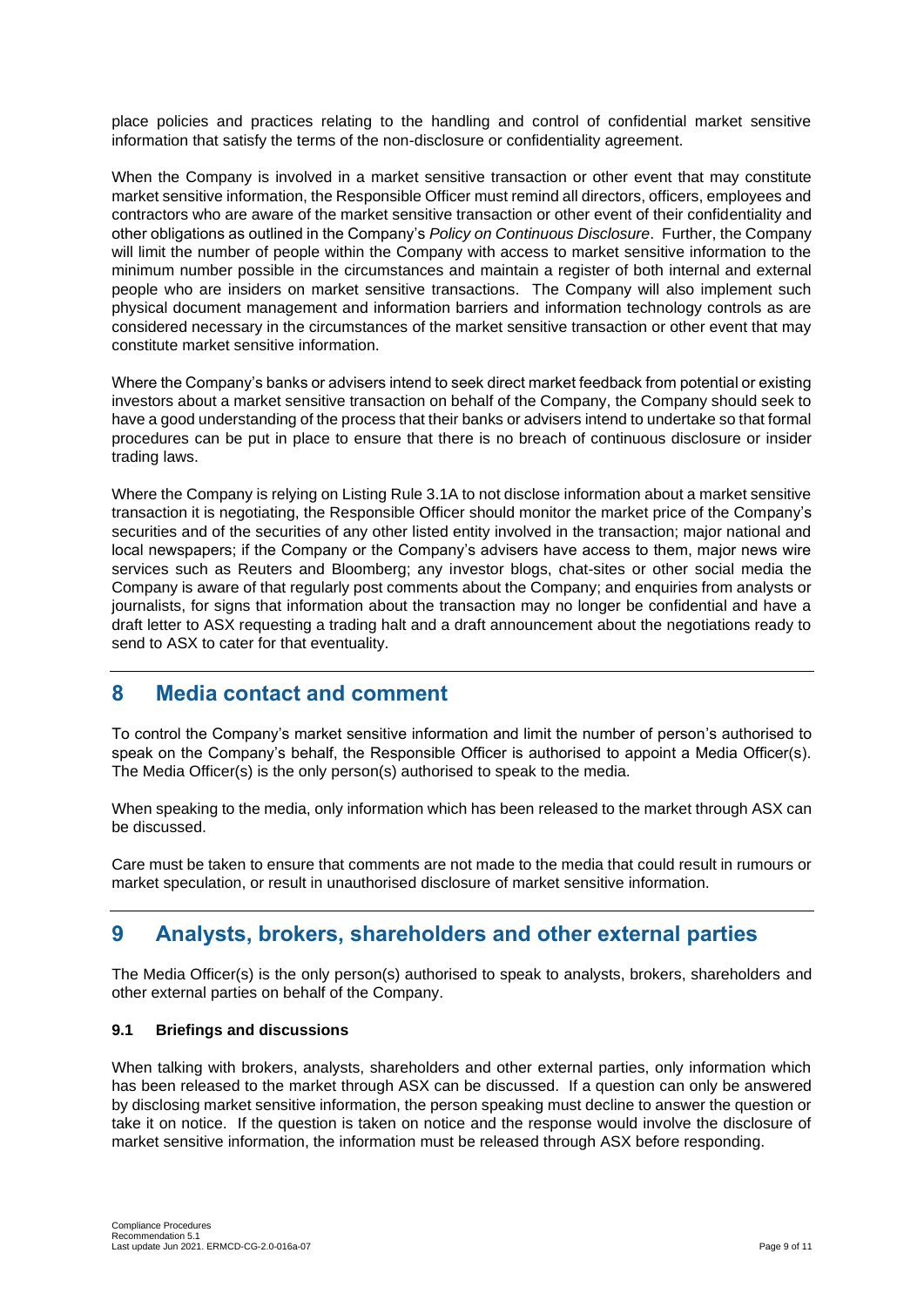The Media Officer(s) must seek to avoid any response that may suggest that the Company's or the market's current projections are incorrect. The Media Officer(s) must also refrain from expressing 'comfort' with analysts' consensus forecasts or a range of analysts' forecasts. The Responsible Officer should be aware of all information disclosures in advance of them being made, including information to be presented at private briefings, to analysts and others, including answers to investor questions. The Responsible Officer must review any information that is to be provided at private briefings to analysts and others to assess whether the information constitutes market sensitive information. If it is determined by the Responsible Officer that the information requires disclosure to the market, the Responsible Officer must immediately make the appropriate announcement to ASX.

The Responsible Officer must review any discussions with analysts, brokers or other persons after they have been held to check whether any market sensitive information has been inadvertently disclosed and if so, the Responsible Officer is to ensure that any market sensitive information inadvertently provided to analysts, brokers or other persons is given to ASX for release to the market.

Any slides and presentations used in briefings must be given to ASX before the briefing and posted on the Company website.

## **9.2 Responding on analyst's financial projections and reports**

Comments provided to an analyst on their financial projections must be confined to errors in factual matters and underlying assumptions. Seek to avoid any response which may suggest that the company's or the market's current projections are incorrect. The way to manage earnings expectations is by using the continuous disclosure regime, and publicly announcing any change in expectations before commenting to anyone outside the Company.

### **9.3 Pre-results period**

The Company has a policy of not holding briefings with analysts, brokers or institutional investors or otherwise discussing financial performance or earnings estimates (except to the extent information has already been released to the market) in the period before the release of its results – in the case of the half-year results, from 1 December, and in the case of the full year's results, from 1 June until release.

## **10 Guide to drafting company announcements**

All Company announcements are to be factual and presented in a clear and balanced way, including both positive and negative information.

- (a) Are all the statements in the announcement accurate, complete and not misleading?
- (b) Are any opinions in the announcement honestly held and balanced and clearly identified as a statement of opinion rather than a statement of fact?
- (c) Do any forward looking statements in the announcement have a reasonable basis in fact? If a person makes a representation with respect to any future matter and the person does not have reasonable grounds for making the representation, the representation is taken to be misleading. ASX also encourages the inclusion of material assumptions and qualifications as it provides context and will help the market understand the basis for the forward looking statements.
- (d) Has any material information been omitted?
- (e) Is the announcement expressed clearly and objectively to allow investors to assess the impact of the information when making investment decisions?
- (f) Is the header fair, accurate and focussed on sensitive information?